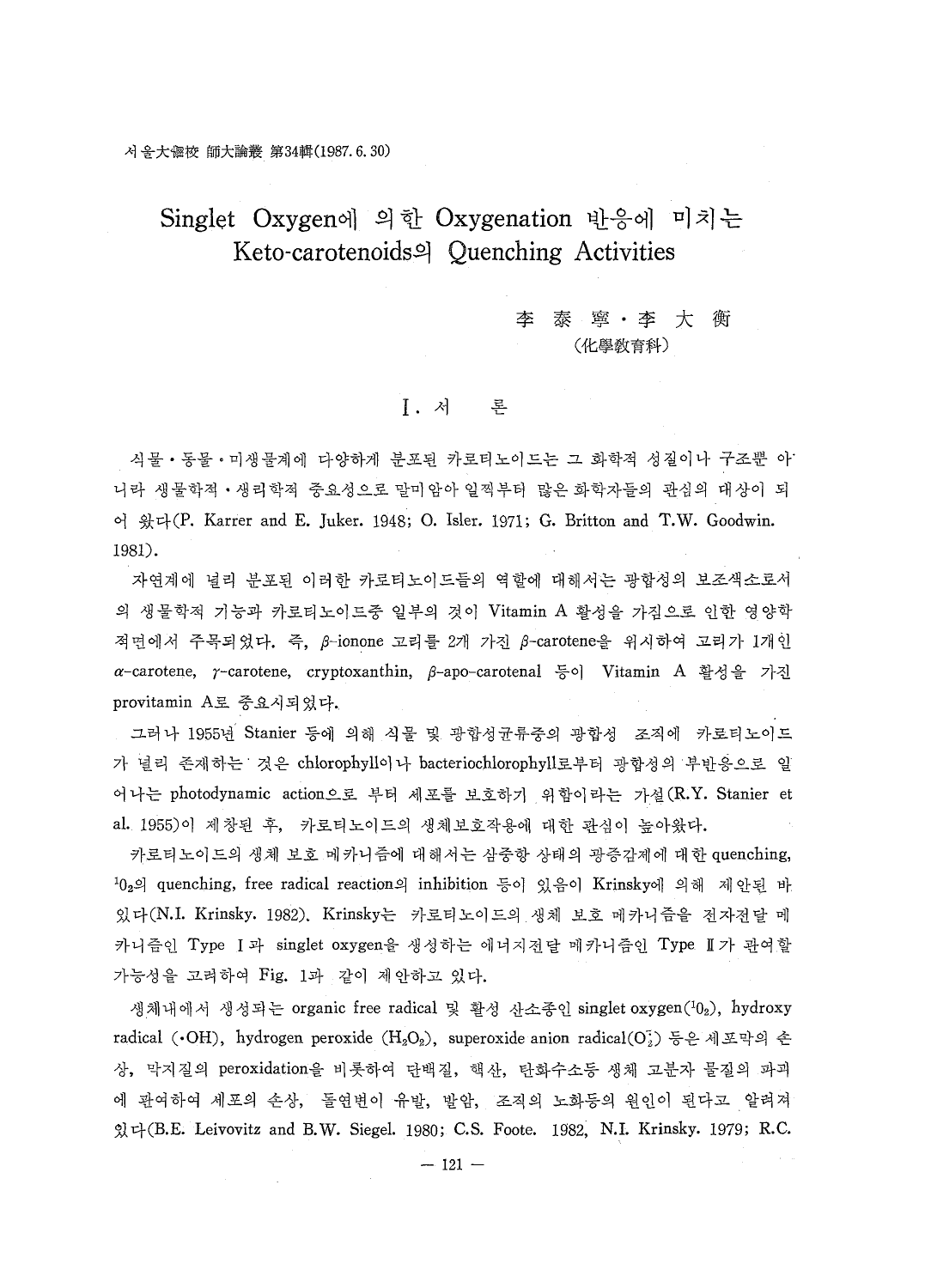

Fig.. 1. Mechanism of Carotenoid protection. Carotenoids (CAR) can quench triplet sensitizer A, quench  $10_2$  B, chemically react with  $10_2$  C, or react with radical intermediates D, C and D presumably result in the bleaching of the carotenoid pigment. ISC=intersystem corssing; S=sensitizer; R=an oxidizable substrate.

N.I. Krinsky and S.M. Deneke, 1982.

 $\rm Straight$  and J.D. Spikes. 1985). 이들중  $^{\rm 10}$ g은 광합성이나 high energy 조사라는 특수한 환경 아래서뿐 아니라 생체내에서 superoxide anion radical을 거쳐 효소반응으로 생성될 수 있음은 물론, 백혈구의 식균작용(N.I. Krinsky. 1982)시나 면역학적인 자극(S.J. Klebanoff. 1980)에 의해서도 생성되어 조직의 염증, 세포막의 산화적 변질등에 관여함이 최근에 밝혀져 있다. 한펀, Foote 등은  $\beta$ -carotene이  ${}^{10}2\frac{0}{2}$  효과적으로 quenching시킴을 관찰한 바 있다. (C.S. Foote and R.W. Denny. 1968) 그후 여러가지 카로티노이드 들이 나타내는  $0_2$ 에 대한 quenching activity가 측정보고 되고 있다. 즉, lycopene과 β-apo-8'-carotenal의 <sup>1</sup>0<sub>2</sub>에 대한 quenching rate  $(kq)$ 를 비롯하여 (C.S. Foote et al. 1970a), all-trans-retinal, lutein,  $\beta$ -caro-

tene, synthetic C<sub>30</sub>, C<sub>35</sub>, C<sub>50</sub>, C<sub>60</sub> 카로티노이드의 kq값이 구해졌고, 이로부터 카로티노이 드의 <sup>1</sup>02 quenching activity는 이중결합의 conjugation수와 관련이 있음이 제안된 바 있다 (C.S. Foote, Y.C. Chang and R.W. Denny. 1970b).

Mathew-Roth 등은 Sarcina lutea의 wild type, mutant 7과 93a로부터 추출한 phytoene, phytofluene, P-422, P-438, B-carotene, isozeaxanthin 등의 <sup>1</sup>0<sub>2</sub> quenching rate를 보고하였  $\nu\text{+}(M, M, \text{Mathew-Roth et al. } 1974).$ 

이외에도 β-carotene의 kg값은 용매조건과 광증감제를 달리하여 여러 사람에 의해 구해졌 으나 Foote et a!. 1972; P.B. Merkel and Kearns. 1972; D.J. Carlsson et a!. 1974; A. Farmilio and F.Wilkinson. 1972. 1973a. 1973b; LB.S. Mathenson et a!. 1974), 카로티 이드의 구조와 <sup>1</sup>0<sub>2</sub> quenching activity와의 관계를 조사한 연구는 Foote의 보고 이외에는 별 로 없다.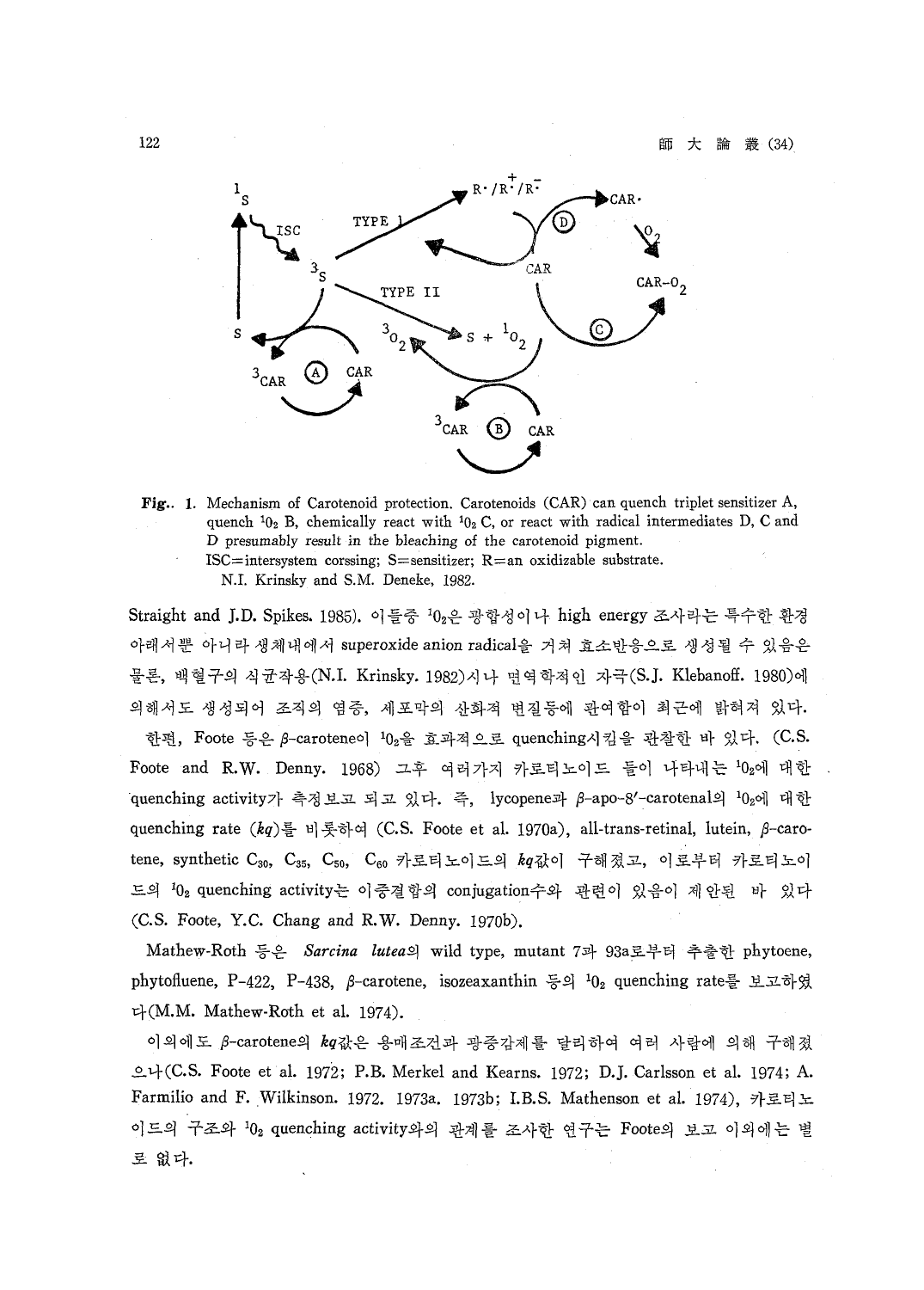본 연구실에서는 전복 (Haliotis discus hannai)의 내장중에서 lipoprotein과 결합하고 있는 카로티노이드는 먹이의 pattern을 반영하는 다양한 free form의 카로티노이드의 분포와는 달 리 비교적 짧은 사슬의 지방산인 lauric 및 myristic acid의 lutein ester형이 많음이 관찰되 고 (T.Y. Lee, D.H. Lee and S.N. Park. 1984), 이러한 lutein의 지방산 ester는 in vitro에 서는 10<sub>2</sub>의 quenching activity에 있어서 lutein과 큰 차가 없었으나 in vivo에서는 차이가 있을 가능성이 있다고 시사한 바 있다(S.N. Park. 1984). 또한 새우 (Trachypenaeus curvirostris)의 색소 carotenoid인 astaxanthin과 그 ester 사이의  $10<sub>2</sub>$  quenching activity 차이도 in vitro에서는 없음을 밝힌바 있다(S.N. Park. 1984). 그리고 canthaxanthin과 그의 환원형인 4-hydroxy-4'-keto-β-carotene, 4, 4'-dihydroxy-β-carotene 사이에 볼 수 있는 화학구조와 활성도간의 관계를 고찰할 때 carbonyl기는  $^10_2$ 의 quenching activity에 영향을 미치지만 hydroxy기는 별로 관계가 없음을 보고하였다.

본 연구에서는 고추(Capsicum annuum)의 특유한 카로티노이드인 capsanthin과 그 esters, 미역 *Pinnatifida)* 등의 갈조류에 널리 분포되어 있는 fucoxanthin, 그리고 수박 의 주 색소인 lycopene 등을 대상으로 <sup>1</sup>0<sub>2</sub>에 대한 quenching rate constant를 구하고 그 구 조와의 관계를 검토하였다. 본 연구에 사용한 카로티노이드들의 구조는 Fig. 2와 같다.



Fig. 2. Structures of carotenoid pigments used in the quenching studies of  $10<sub>2</sub>$ .

!

'nн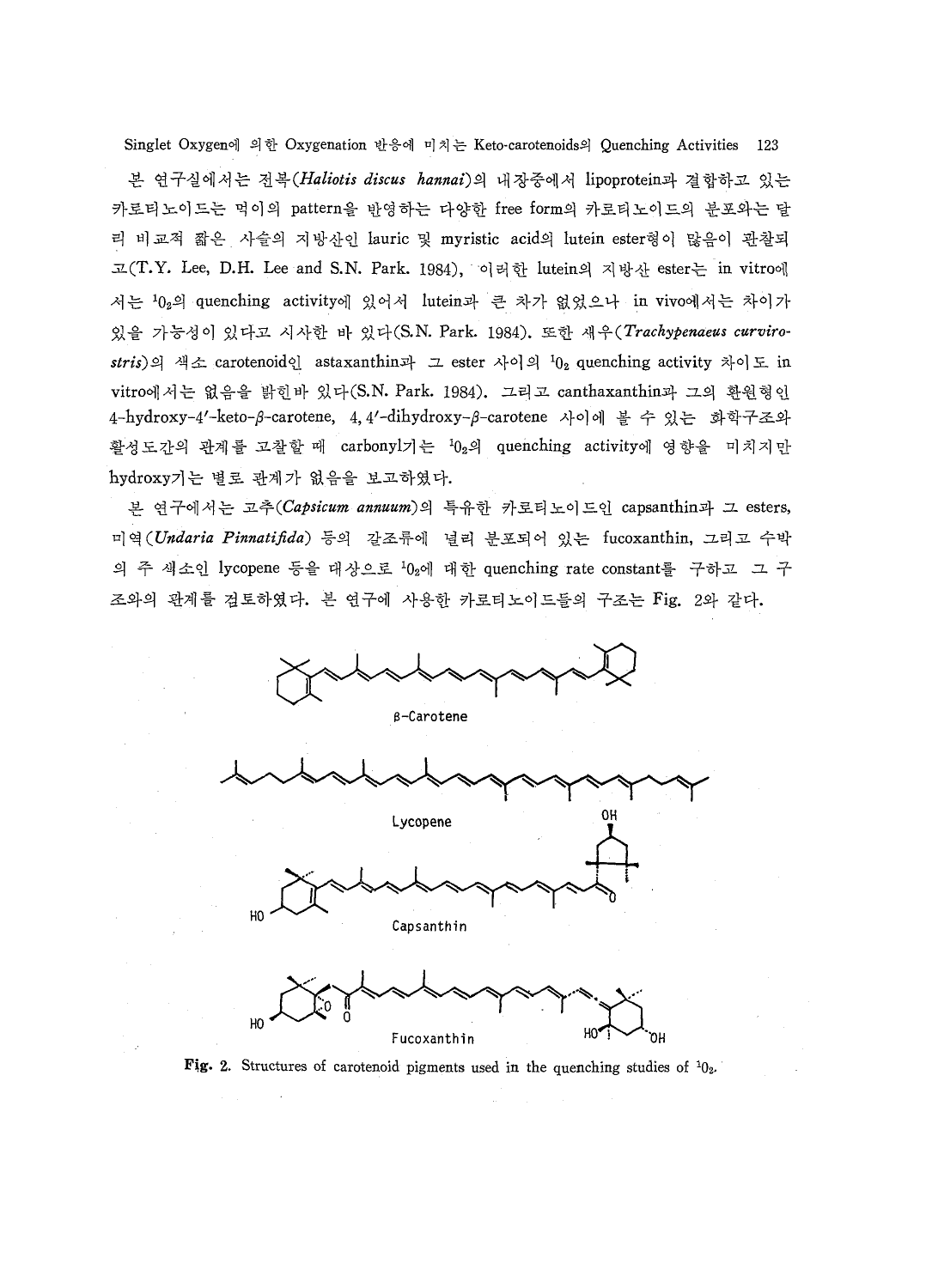#### $\mathbb{I}$ . 실 헊

1. 사용기기 및 시약

. 가시부 저자 흡수 스펙트럼은 Varian Techtron Model 635 UV-Visible spectrophotometer 를 사용하여 얻었으며, photo-oxygenation 반응의 광원은 300W, 82V FHS tungsten lamp를 사용하였다. 단색광은 Bausch and Lomb사의 high intensity monochromator (1350 grooves /mm, 300nm braze)를 통해 얻었다. 카로티노이드의 분리에 사용한 TLC판은 Merck제 silica gel G60이 0.2mm 두께로 precoat된 알루미늄판이었다. 시료의 추출 및 저개에 사용 한 n-헥산, 에틸에테르, 아세톤, 디클로로메탄 등은 모두 실험실에서 분별 증류를 통해 재 정제하였으며 기타 특별히 언급하지 않는 하 시약은 시판 일급 시약을 그대로 사용하였다. photo-oxygenation에 사용한 메탄올은 실험실에서 재증류하였고 벤젠은 Kanto chemical Co.의 일급시약을 P<sub>2</sub>O<sub>5</sub>로 탈수 쳐리한 후 증류하여 사용하였다. 1,3-diphenylisobenzofuran(DPBF) 는 메탄올에서 재결정한 것을 썼으며, rose bengal은 Aldrich 제품을 그대로 사용하였다.

2. λή  $\Xi$ 

 $\beta$ -carotene은 일본 Wako사 제품을 Ca(OH)<sub>2</sub>를 흡착제로 한 column으로 분리 정제하였으 며, capsanthin 및 그 esters는 1984년 9월초 시중에서 구입한 종류 미상의 붉은 고추에서 추출, 정제하였다. Lycopene은 8월말 시중에서 구입한 수박에서, fucoxanthin은 10월초 시중에서 구엽한 건미역에서 각각 분리 정제한 것을 사용하었다.

3. 실험방법

(1) 카로티 노이 도의 분리

a)  $\beta$ -carotene:  $Ca(OH)_2 \leq$  흡착제로 한 column에서 핵산--에틸에데르(10:1) 용매계로 분 리한  $\beta$ -캐로틴 획분을 모아서 다시 헥산--에틸에데르(10:1)로 전개한 TLC의 chromatogram 은 Fig. 3의 (1)과 같다. 이렇게 분리한 β-캐로틴 성분의 가시부 흡수 스펙트럼은 n-헥산에 서 Amax는 451, 478nm였고, 메탄올에서는 433, 451, 480nm였다. 또한 95% 메탄올--헥산간 의 분배시험 (F. J. Peracek and L. Zechmeister. 1956)에서는 완전히 헥산층으로 분배하였 으며, epoxy기의 유무를 찾는 epoxy test(P. Karrer and E. Juker. 1950) 결과는 음성이 었다.

b) Capsanthin과 그 esters: 고추 과피의 아세톤 전 추출물을 헥산--에틸에테르(2:3)을 사용하여 TLC로 분리한 chromatogram은 Fig. 3의 (2)와 같다. 이중 분광학적 성질로 미루 어 볼때 capsanthin과 capsorubin의 혼합물로 추측되는 색소며 3번을 분취, 헥산--에틸에테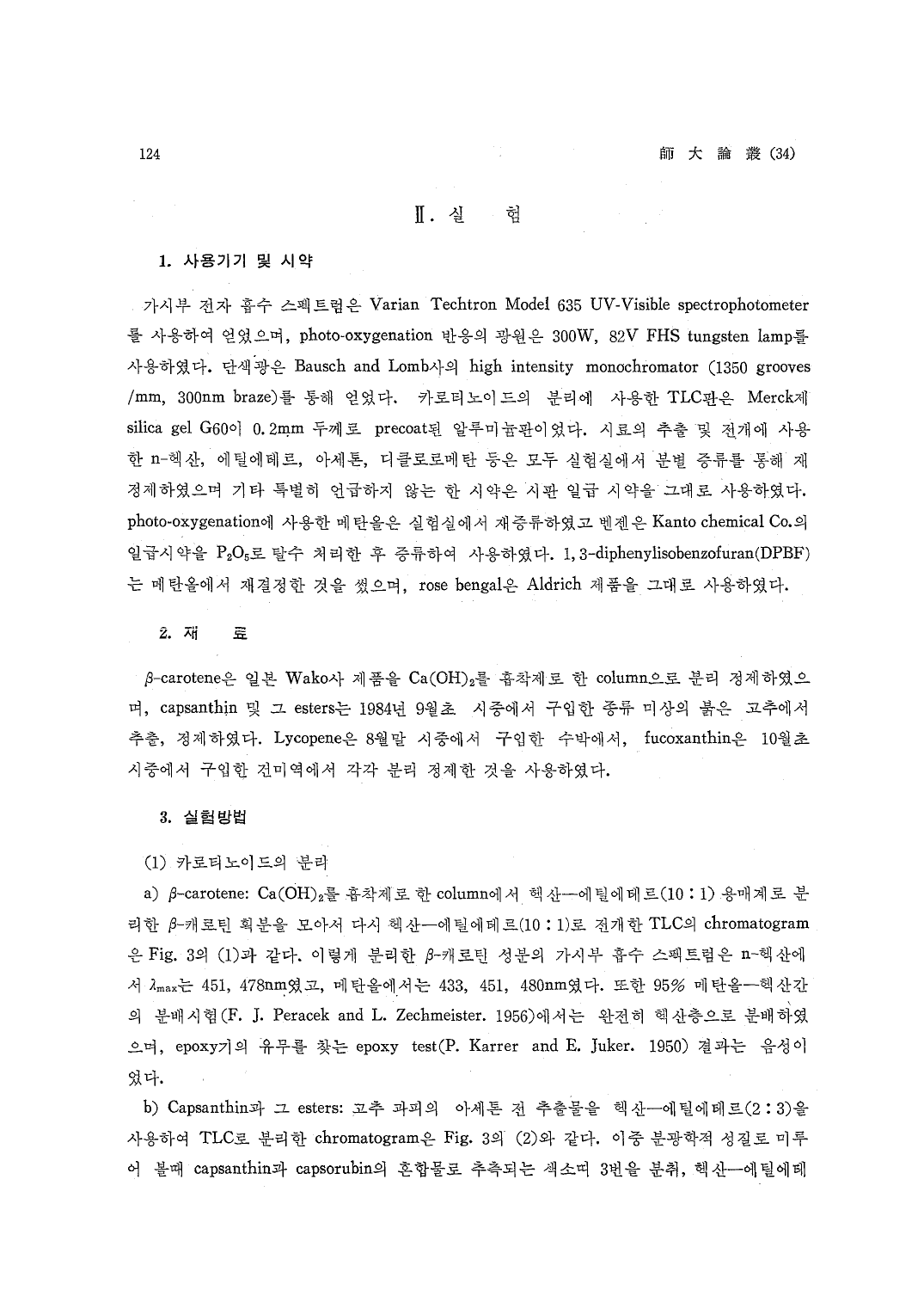

Fig. 3. Thin-layer chromatograms of various carotenoids. Solvent system; 1) n-hexane-ether $=10:1$  2) n-hexane-ether $=2:3$ 3) n-hexane-ether  $= 1 : 8$  4) n-hexane-ether  $= 2 : 3$ 5) n-hexane-ether $= 4:1$  6) hexane 7) methylene chloride-ethyl methyl keton=4 : 1

르(1:8)로 전개하여 두 성분으로 분리하였다(Fig. 3의 (3)). Fig. 3의 (4)는 capsanthin 과 capsorubin의 monoester로 추측되는 색소띠 4,5번을 헥산--에틸에테르(2:3)으로 저개 분리한 것이며, (5)는 capsanthin과 capsorubin diester 혼합물을 헥산--에틸에테르(4:1) 로 전개한 것이다. Capsanthin과 그 mono-, diester는 chromophore 부분이 모두 같기 때 문에 가시부 흡수 스펙트럼에서  $\lambda_{\rm max}$ 는 메탄올에서 473nm, 벤젠에서는 486nm로 동일하게 나타났다. 헥산- 95% 메탄올간의 분배시험에서 5:95의 것은 capsanthin으로, 88:12의 것은 monoester로, 90:10으로 분배된 것은 diester로 각각 추정되었다.

c) Lycopene: 수박의 n-헥산 전 추출물을 n-헥산을 용매로 사용한 TLC chromatogram 은 Fig. 3의 (6)과 같다. 가시부 흡수 스펙트럼은  $\lambda_{\text{max}}$ 가 벤젠에서는 458, 487, 521nm, n-헥산에서는 444, 472, 503nm로 나타났으며 분배시험에서는 완전히 헥산충으로 분배되 었다.

d) Fucoxanthin: 건미역의 아세톤 추출물을 농축시킨 것을 n-헥산으로 추출하여 chlorophyl1 제거하고, 용매계 methylene chloride-ethyl methyl ketone(4: 1)을 사용하여 개한 chromatogram은 Fig. 3의 (7)과 같다. 가시부 흡수 스펙트럼에서의 lmax는 에탄올에 서 450nm, 메탄올에서 447nm, 헥산에서는 427, 450, 478nm였다. Epoxy test 결과는 양성 이었으며, 분배시험에서는 hydroxy기가 3개나 되어 완전히 95% 메탄올 층으로 분배하였 다. 분리한 각 카로티노이드들의 성질을 정리하면 Table 1과 같다.

 $(2)$ <sup>1</sup>0<sub>2</sub> quenching 실험

Photooxygenation의 실험장치는 광원 (300W Tungsten lamp)와 monochromator (Bausch and Lomb, 1,350 grooves/nm, 300nm blaze) 및 반응용기로 구성되었다.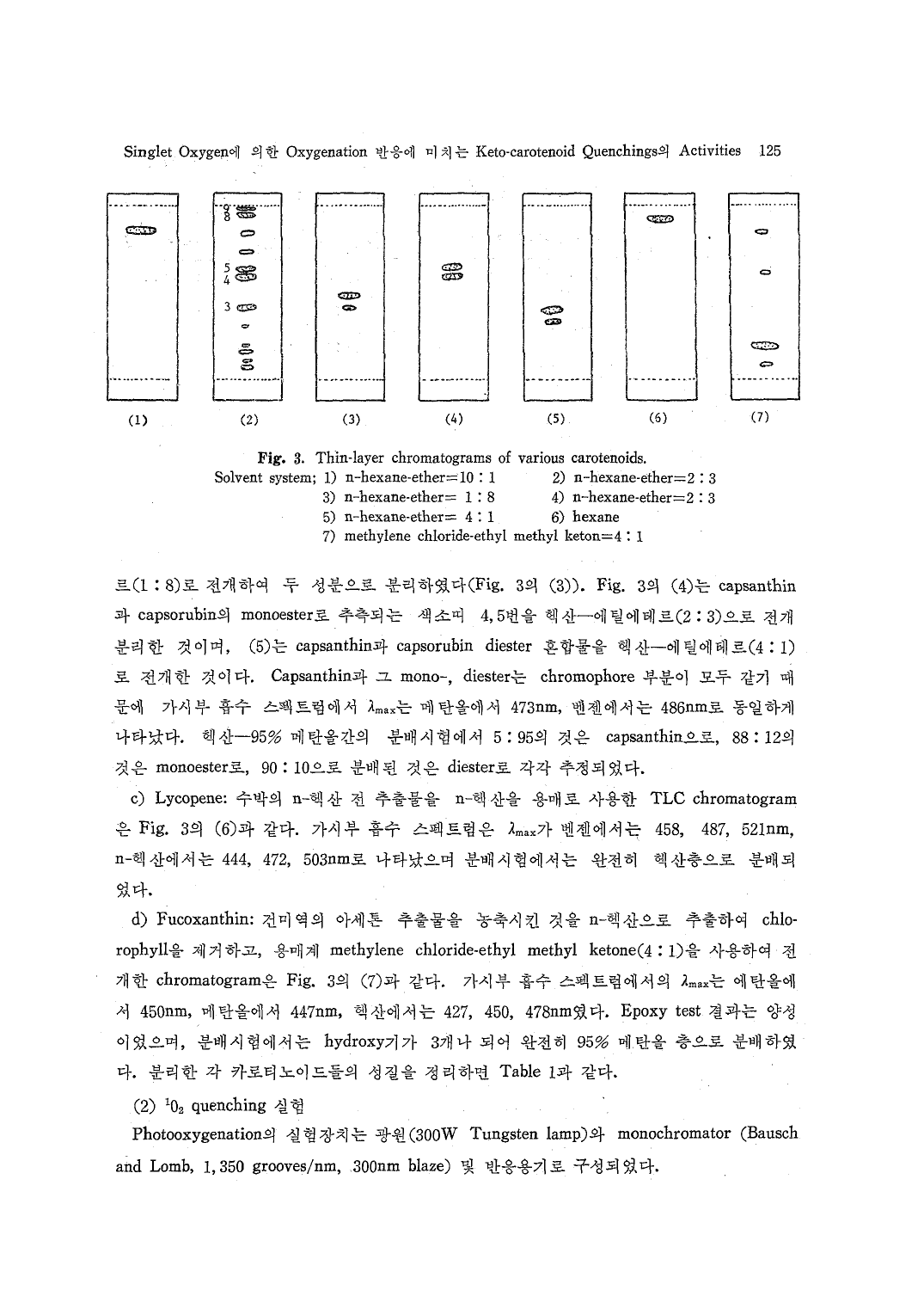| Pigment                 | Absorption maxima                                        | Partition ratio in<br>n-hexane-95% MeOH | Epoxy test |
|-------------------------|----------------------------------------------------------|-----------------------------------------|------------|
| $\beta$ -Carotene       | 451, 478 (n-hexane)<br>433, 451, 480 (MeOH)              | 100:0                                   | negative   |
| Capsanthin              | 486 (benzene)<br>$473 \cdot (MeOH)$                      | 5:95                                    | negative   |
| Capsanthin<br>monoester | 486 (benzene)<br>473 (MeOH)                              | 88:12                                   | negative   |
| Capsanthin<br>diester   | 486 (benzene)<br>473 (MeOH)                              | 90:10                                   | negative   |
| Lycopene                | 458, 487, 521 (benzene)<br>444, 472, 503 $(n$ -hexane)   | 100:0                                   | negative   |
| Fucoxanthin             | 450 (EtOH)<br>427, 447 (MeOH)<br>450, 478 $(n - hexane)$ | 0:100                                   | positive   |

Table 1. The properties of isolated carotenoids.



10<sub>2</sub>의 발생을 위해 광증감제로서 rose bengal을 사용하였으며, 조사광은 메탄올 용액의 경우는 556nm, 벤젠←메탄울 용액의 경우는 559nm였다. 발생된 10<sub>2</sub>의 양의 측정은 10<sub>2</sub>와 의 반응으로 인한 DPBF의 감소량을 측정함 으로서 이루어졌다. DPBF는 102과 physical quenching없이 정량적으로 반응하여 monomeric peroxide가 생기고 이것이 실온에서 분해하 여 0-dibenzo- ylbenzene을 만든다고 보고되어 있다(J.G. Calvert and J.N. Pitts Jr. 1966; A. Singh et al. 1968)

peroxide

반응용기에는 기포발생기를 사용하여 공기블 통과시켰는데, 이때 공기는 반응용액중의 발을 보완하기 위해 미리 반응용액과 같은 용매, 즉 메탄올 혹은 벤젠--메탄올(3:5)이 들 어있는 용기를 거치도록 하였다. photooxygenation하는 동안 DPBF의 농도 감소는 DPBF의 흡광도 변화로 관찰하였다. 조사전과 조사후 4분에 메탄을 용액에서는 410nm, 벤젠--메탄 올 용액에서는 413nm에서 흡광도 변화를 측정하였다. 실험에서 rose bengal의 농도는 6.5× 10<sup>-5</sup>M, DPBF는 3.25×10<sup>-5</sup>, 1.95×10<sup>-5</sup>, 1.3×10<sup>-5</sup>, 0.65×10<sup>-5</sup>M, 카로티노이드는 5.0× 10<sup>-6</sup>, 3.75×10<sup>-6</sup>, 2.5×10<sup>-6</sup>, 1.5×10<sup>-6</sup>, 1×10<sup>-6</sup>M 등으로 조건을 통일시켜 행하였다. 각 카로티노이드의 농도 계산에 사용한 extinction coefficient는 Table 2와 같다.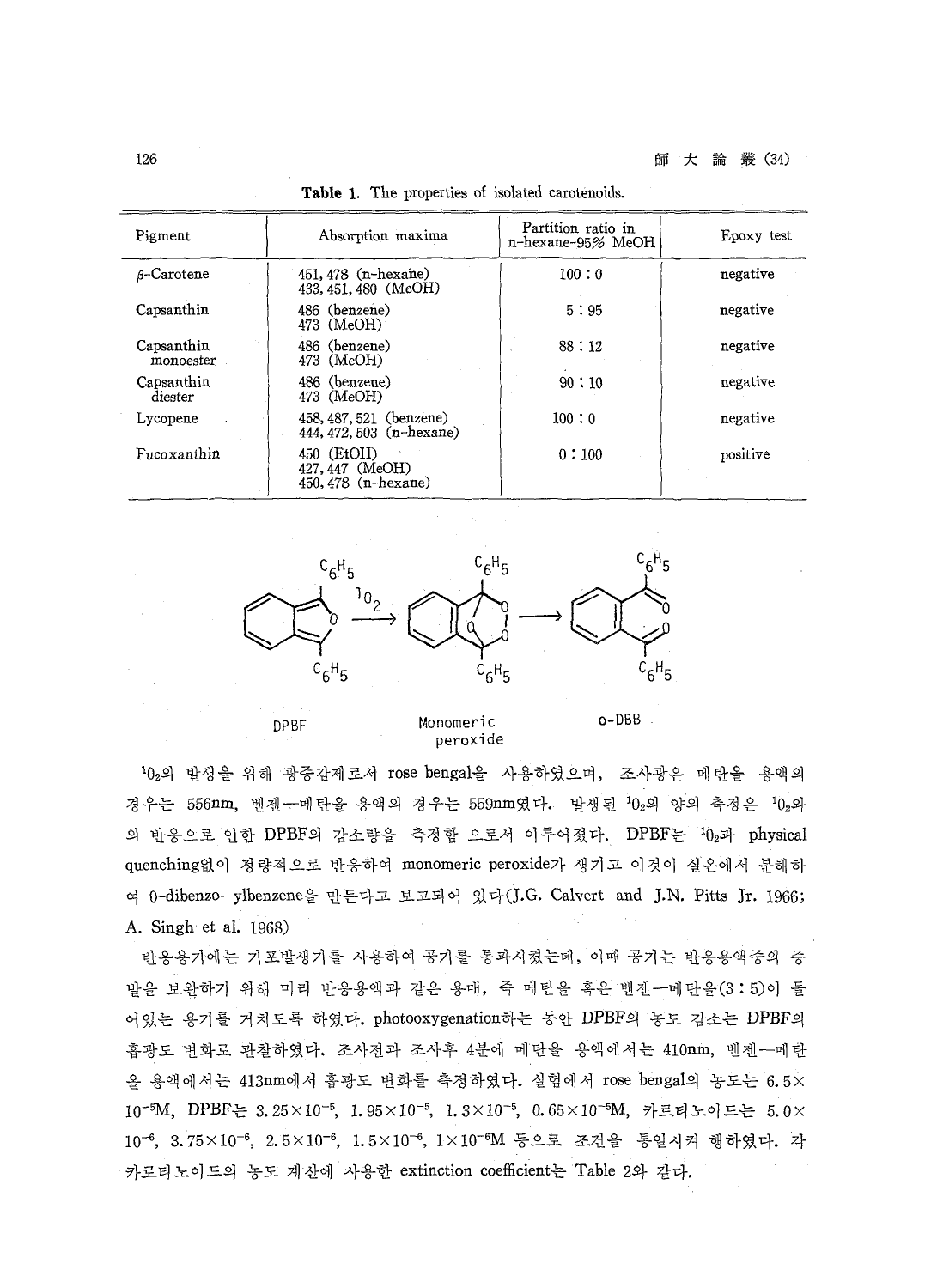| Pigments             | Absorption maxima | Extinction coefficient | Solvent              |
|----------------------|-------------------|------------------------|----------------------|
| $\beta$ -Carotene    | 433, 451, 480     | 141,000                | $MeOH*$              |
| Capsanthin           | 486               | 110,000                | Benzene*             |
|                      | 473               | 113,000                | MeOH                 |
| Capsanthin monoester | 486               | 110,000                | Benzene <sup>†</sup> |
|                      | 473               | 113,000                | MeOH                 |
| Capsanthin diester   | 486               | 110,000                | Benzene‡             |
|                      | 473               | 113,000                | MeOH                 |
| Lycopene             | 458, 487, 521     | 185,000                | $n$ -hexane $*$      |
|                      | 444, 472, 503     | 165,000                | Benzene              |
| Fucoxanthin          | 450               | 75,000                 | $EtOH*$              |
|                      | 447               | 80,000                 | MeOH                 |

Table 2. Extinction coefficients used in determining pigment concentration.

\* J.G. Grasseli, W.M. Ritchey. 1973.  $\qquad$   $\qquad$  in this study

본 실험의 photooxygenation에 관여하는 반응단계는 다음과 같이 생각할 수 있다.

 $S_0 \xrightarrow{\hbar \nu (1a)} {}^{1}S$  (1) *ISC*

$$
{}^{1}S \xrightarrow{\longrightarrow} {}^{3}S
$$
 (2)

$$
{}^{3}S + {}^{3}0_{2} \xrightarrow{f^{1}0_{2}} {}^{1}0_{2} + S_{0} \tag{3}
$$

$$
{}^{10}0_2 + F \xrightarrow{kr} F0_2 \tag{4}
$$

$$
{}^{1}0_{2} \xrightarrow{k a} {}^{3}0_{2} \tag{5}
$$

$$
Car(Q) + {}^{10}2 \xrightarrow{kq} {}^{30}2 + Car^{*}(Q)
$$
 (6)

여기서  $S$ 는 증감제로 rose-bengal을 나타내며,  $F$ 는  $^10_2$ 과 정량적으로 반응하여 photooxygenation을 일으키는 DPBF,  $\text{Car}(Q)$ 는  $10_2$ 의 quencher로서 그 능력을 비교 검토하고자 하는 각종 카로티노이드를 나타낸다. 이와같은 반응 단계에서 steady-state approximation에 의한 반응속도는 다음과 같다.

$$
-\frac{d[F]}{dt} = I_a \cdot \Phi_{\text{ISC}} \cdot f^1 0_2 \cdot \frac{kr(F)}{kr(F) + kq(Q) + kd} \tag{7}
$$

 $I_d$ 는 증감제 rose bengal에 의한 빛의 흡수율 (mol·quanta/sec)이며,  $\Phi_{\rm Isc}$ 는 증감제의 삼 증항 상태의 양자수득율이고, f<sup>1</sup>02는 삼중항 상태 증감제로 부터의 102 수득율을 나타낸다. 이 $f^10$ 2 값은 많은 유기용매 중에서 삼중항 상태의 quencher가 존재하지 않을 때는 대략 1.0 의 값을 가짐이 밝혀져 있다(P.B. Merkel and D.R. Kearns. 1971).

카로티노이드에 의한  $^10_2$  quenching은 DPBF의  $^10_2$  quenching과 경합하기 때문에 카로티 노이드에 의해 DPBF의 홉광도 혹은 형광의 감소가 억제된다. 증감제를 넣지 않고 DPBF 마의 메탄올 용액에 빛을 조사하였을 때는 DPBF의 홉광도 감소는 없었으며, 정제된 질소를 포화시킨 메탄올 용액에 rose bengal과 DPBF를 넣고 계속 질소 존재하에서 빛을 조사해도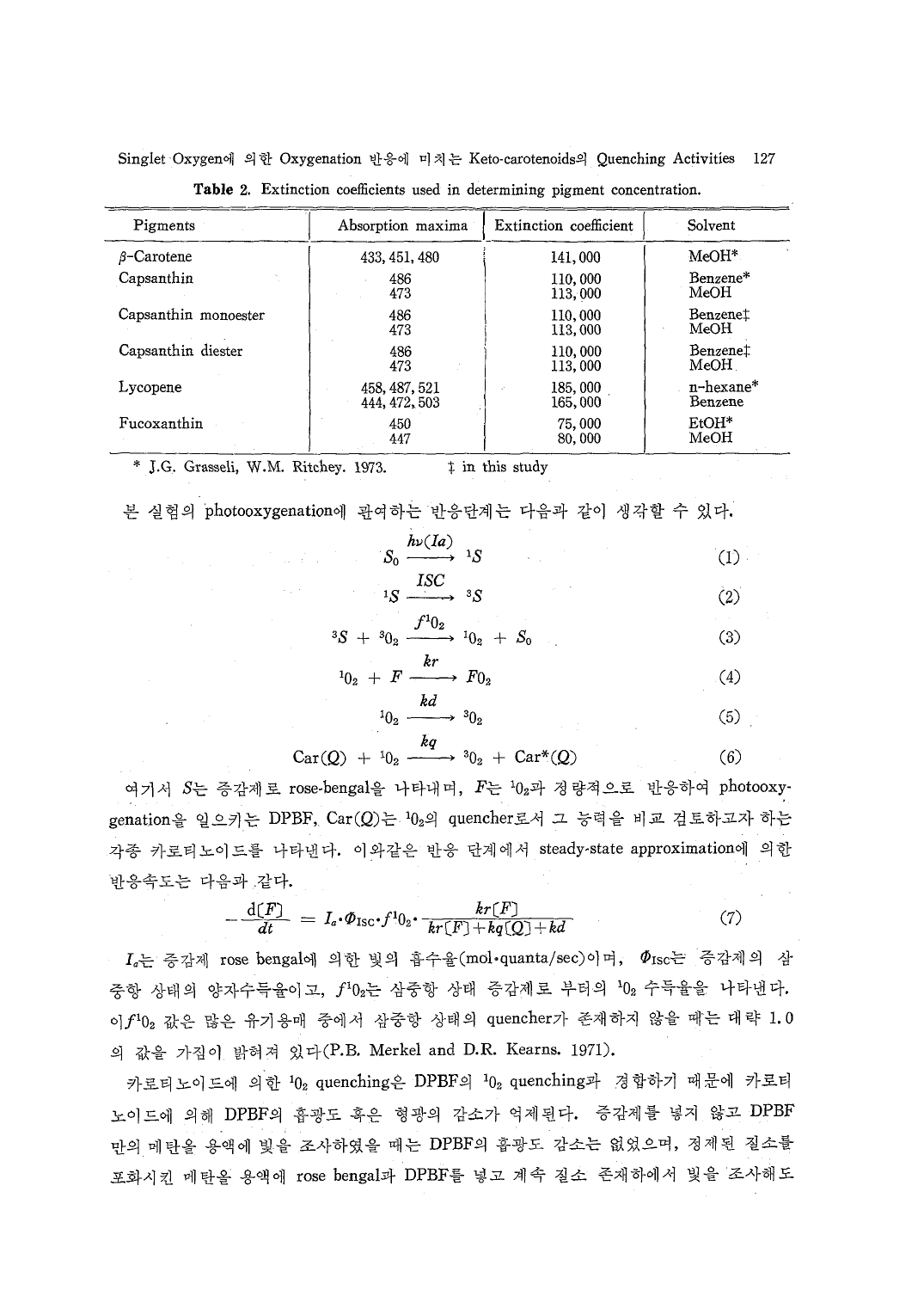DPBF의 흡광도 감소는 거의 없음은 이미 밝혀져 있다(S.N. Park. 1984).

(7)식에서 농도가 10<sup>-5</sup> ~10<sup>-6</sup>M 정도로 매우 묽을 때는 다음과 같은 1차 반응속도식을 얻을 수 있다.

$$
-\frac{d[F]}{dt} = K\left(\frac{kr[F]}{kq[Q]+kd}\right) \tag{8}
$$

여기서  $[F]$ 의 값 변화에 따른  $-d[F]/dt$  값의 변화를 그래프로 그리면 기울기  $S$ 는 (9) 식과같다.

$$
S = K\left(\frac{kr}{kq(Q)+kd}\right) \tag{9}
$$

(9) 식에서 quencher  $Q$ 가 없을 때의  $S_0$ 와 quencher  $A$ 가 있을 때  $S_q$ 의 비를 구하면 (10) 식과 같은 Stern-Volmer식을 얻을 수 있다.

$$
S_0/S_q = 1 + \left(\frac{kq}{kd}\right)[Q] \tag{10}
$$

이때  $S_0/S_a$  vs  $[Q]$ 의 그래프에서 기울기  $kq/kd$ 를 얻고 이미 알려진 메탄올 용액에서의  $kd$ 값인 1.8×10<sup>5</sup> M<sup>-1</sup> sec<sup>-1</sup>(R.H. Young et al. 1971)을 대입하면 곧 카로티노이드의 quenching rate constantol kg값을 구할수 있다.

#### $\mathbb{I}$ . 4 과

## 1.  $\beta$ -Carotene<sup>o</sup> <sup>1</sup>0<sub>2</sub> quenching rate constant

비교를 위해 사용한  $\beta$ -carotene의 메탄을 용액에서 DPBF 농도에 대한 시간에 따른 DPBF 농도 감소의 그래프는 Fig. 4와 같으며, β-carotene의 농도에 대한  $S_0/S_q$ 의 그래프는 Fig. 5 와 같다. Stern-Volmer식에 의하여 구하 β-carotene의  $kq$ 값은 2.36×10<sup>10</sup>(M<sup>-1</sup> sec<sup>-1</sup>)로 다 른 연구자들이 구한 값과 비교한 것이 Table 3이다. 측정치의 차이는 사용한 quencher의 종류, 용매와 원료의 순도 차이에서 유래되는 것이 그중 큰 원인이 될 것으로 본다.

| $Kq \times 10^{10}$ M <sup>-1</sup> S <sup>-1</sup> ) | Solvent             | Quencher                |
|-------------------------------------------------------|---------------------|-------------------------|
| 2.36                                                  | MeOH                | DPBF*                   |
| 2.0                                                   | benzene             | DPBF <sup>1)</sup>      |
| 1.3                                                   | benzene             | DPBF <sup>2</sup>       |
| 2.6                                                   | CS <sub>2</sub>     | Anthracene <sup>3</sup> |
| 2.3                                                   | $benzene-MeOH(3:2)$ | Rubrene <sup>4)</sup>   |
| 3.0                                                   | $freen-113$         | DPBF <sub>5</sub>       |

 $\frac{\mu}{\pi}$ &. Table 3.  $\cancel{S}$ 

3) C.S. Foote et al. 1972

5) I. B.C. Mathenson et al. 1974

<sup>4)</sup> M.M. Mathew-Roth et al. 1974 \* in this study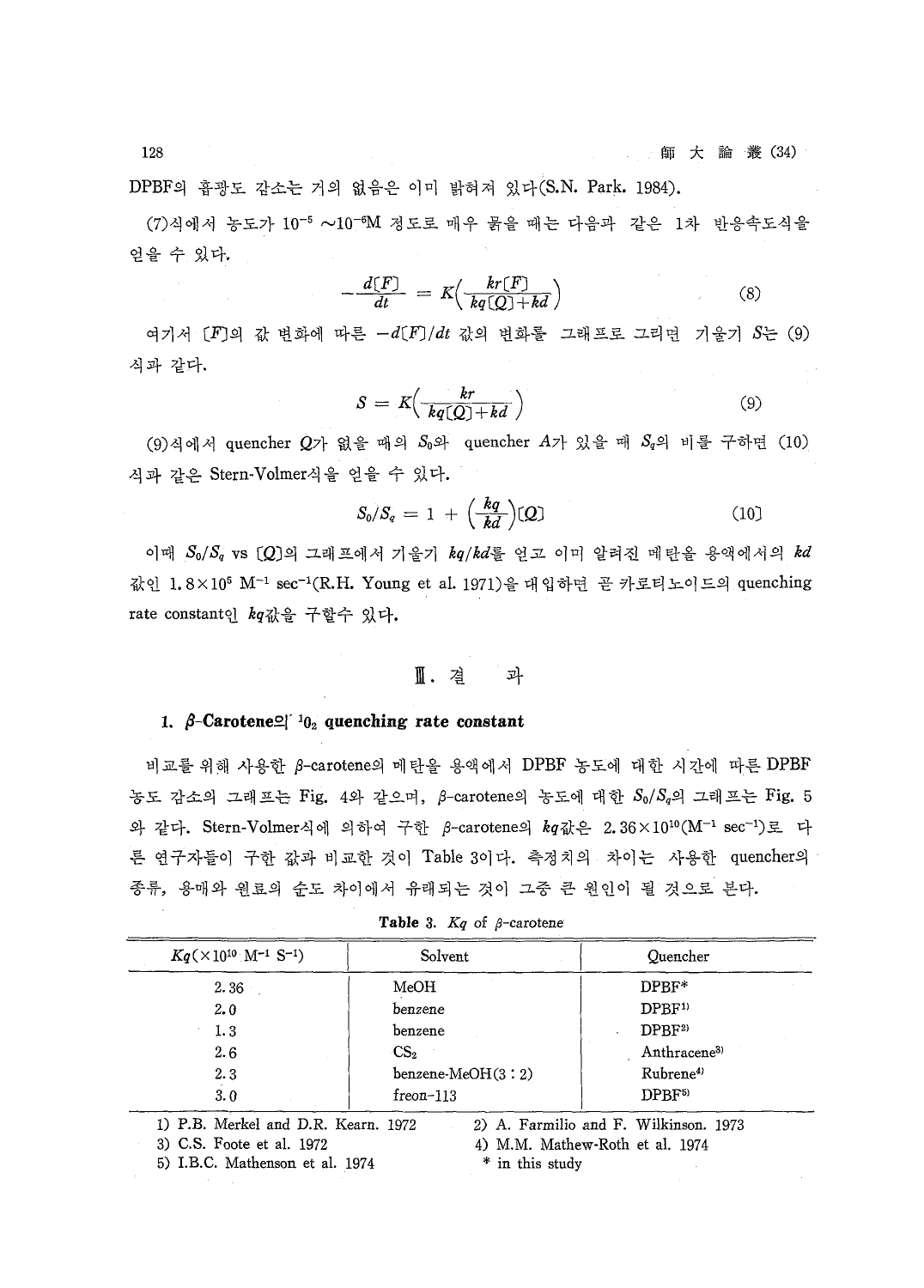

### 2. Capsanthin  $\exists$  esters<sup>o</sup> quenching rate constants

메탄올 용액에서  $^10_2$  quencher의 농도를 달리 했을때 DPBF의 감소 속도에 미치는 capsanthin과 capsanthin monoester의 영향을 측정한 후, Stern-Volmer식에 의해 구한 capsanthin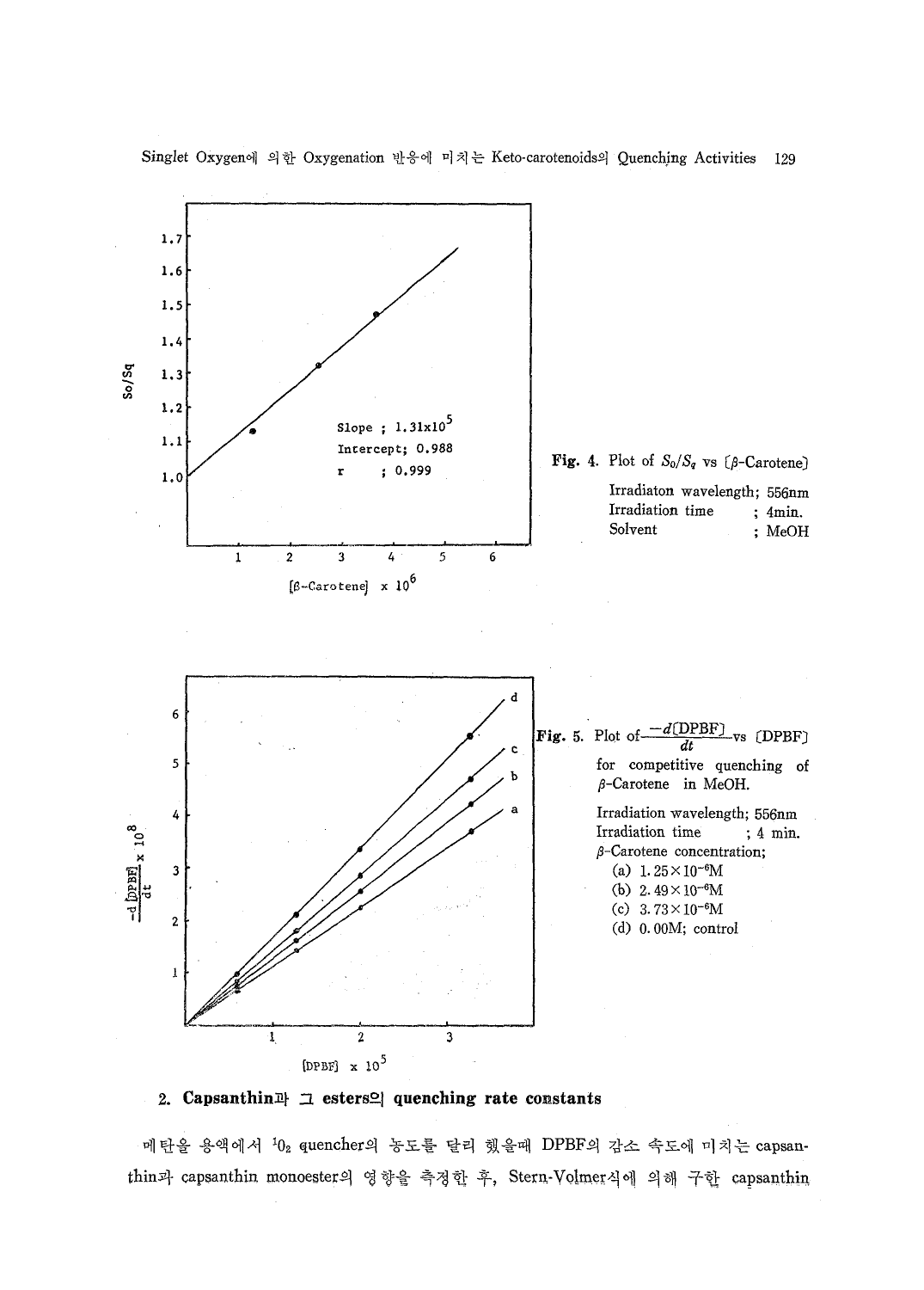의  $kq$ 값은 2.29 $\times 10^{10}$  M<sup>-1</sup> sec<sup>-1</sup>이며 capsanthin monoester의 값은 2.23 $\times 10^{10}$ 였다. 모두 B-carotene에 못지않은 큰 값의 102 quenching activity를 보여주었다. 또한 두 카로티노이 드 구조의 차이점인 hydroxy group과 ester group도입에 따른 102 quenching activity의 차 이는 lutein과 그 ester, astaxanthin과 그 ester에 있어서와 마차가지로 거의 없음을 보여주 고 있다. 벤젠-메탄올(3:5) 용액에서 capsanthin monoester와 diester의 kq/kd 값은 각각 1.33×105, 1.26×105으로 메탄올에서 보다는 작았지만 메탄올 용액에서와 같은 경향을 나 타냈다. 벤젠--메탄올에서의 kd값은 메탄올 용액에서 측정된 kd값과는 비교할 수는 없다. 각 용매중에서의 102 life time과 diffusion rate에 viscosity가 미치는 차이등 용매효과가 크 게 kd값에 반영되기 때문이다. 그러나 kq/kd 값은 kq,kd의 용매효과가 서로 상쇄된 값이 묘로, 다른 용애계에서 측정된 값을 비교하는데 사용될 수 있는 parameter

# $3.$  Lycopene $2$  quenching rate constant

벤젠-메탄올(3:5) 용액에서 102 queneher의 농도를 달리 했을때 DPBF의 감소 속도에 미치는 lycopene의 영향을 측정한 후, Stern-Volmer식에 의해 구한 lycopene의 kq/kd 값은 2.06×10<sup>5</sup>으로 β-carotene 보다도 더 좋은  $0_2$  quencher 임을 보여 주었다.

## 4. Fucoxanthin<sup>o</sup> quenching rate constant

메탄올 용액에서 102 quencher의 농도를 달리 했을때 DPBF의 감소속도에 미치는 fucoxanthin의 영향을 측정한 후 Stern-Volmer식에 의해 구한 kq 값은 0.96×10<sup>10</sup> M<sup>-1</sup> sec<sup>-1</sup>로 lycopene, β-carotene은 물론 capsanthin 및 그 ester들보다 훨씩 낮은 <sup>1</sup>0<sub>2</sub> quenching activity 를 보여주었다.

본 연구에서 구한 카로티노이드들의 102에 대한 quenching rate를 정리하면 Table 4와 같다.

| Carotenoids          | $Kq/Kd(\times 10^5)$ | $Kq$ (×10 <sup>10</sup> M <sup>-1</sup> S <sup>-1</sup> ) | Solvent               |
|----------------------|----------------------|-----------------------------------------------------------|-----------------------|
| β-Carotene           | 1.31                 | 2.36                                                      | MeOH                  |
| Capsanthin           | 1.27                 | 2.29                                                      | MeOH                  |
| Capsanthin monoester | 1.24                 | 2.23                                                      | MeOH                  |
|                      | 1.33                 |                                                           | Benzene-MeO $H(3:5)$  |
| Capsanthin diester   | 1.26                 |                                                           | Benzene-MeO $H(3:5)$  |
| Lycopene             | 2.06                 |                                                           | Benzene-MeO $H(3, 5)$ |
| Fucoxanthin          | 0.53                 | 0.96                                                      | MeOH                  |

Table 4. Rate constants *(Kq)* of singlet oxygen quenching by the carotenoids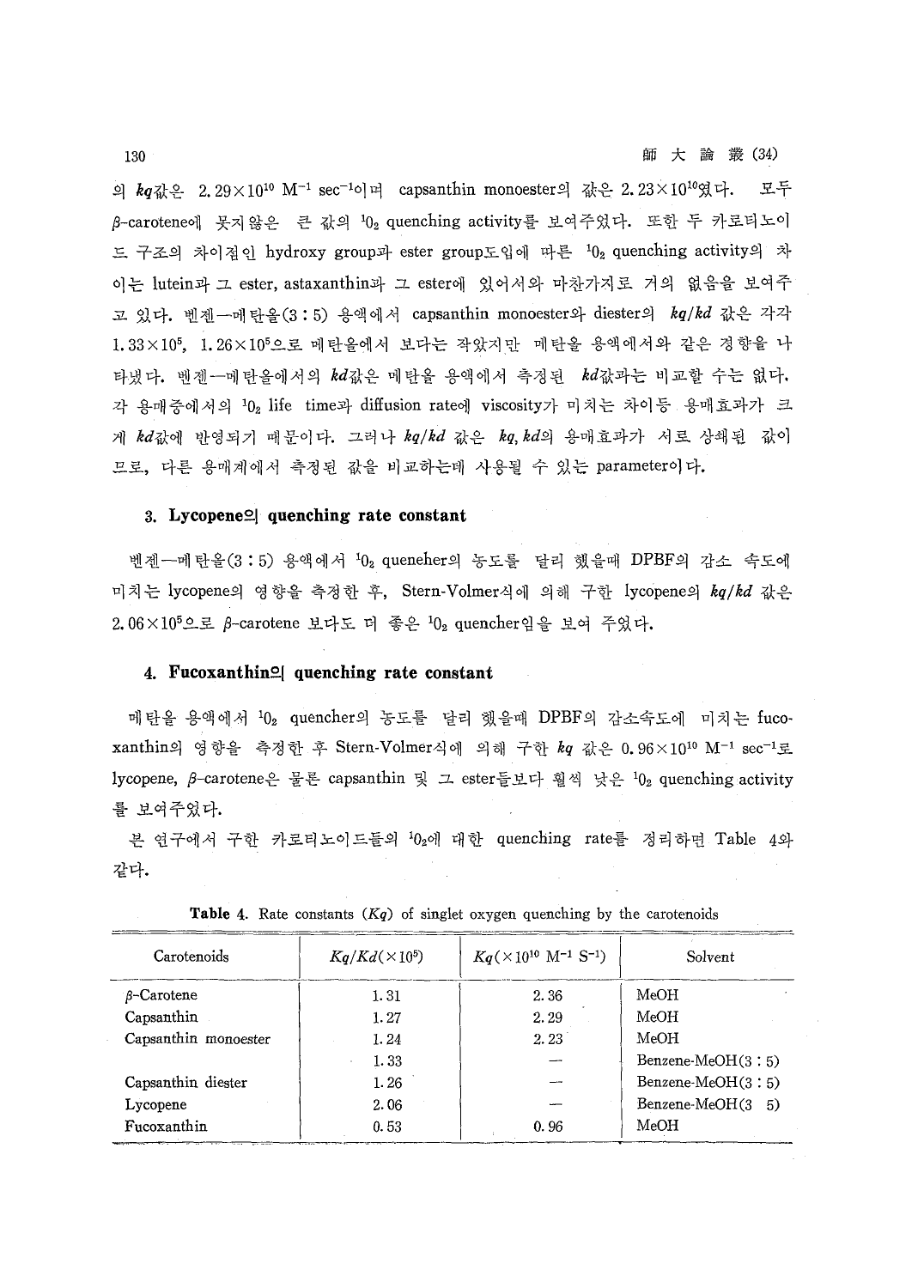$N.$  논 $-$ 의

실험에 사용한 각 카로티노이드의 이중결합 수 및 carbonyl기의 수는 Table 5와 같다. 1970년 Foote 등은 all-trans retinal, lutein,  $\beta$ -carotene, synthetic C<sub>30</sub>, C<sub>55</sub>, C<sub>50</sub>, C<sub>60</sub> 카로 티노이드의  $\boldsymbol{k}q$ 값을 구하여 카로티노이드의  $^10_2$  quenching activity는 이중결합의 수와 관련이 있으며 그 값은 이중결합수가 7개와 9개 사이에서 급격히 감소함을 보고하였다(C.S. Foote, Y.C. Chang and R.W. Denny. 1970). 이에 대해 Mathew-Roth 등은 phytoene, phytofiuene, P-422, P-438, β-carotene, isozeaxanthin 등의  $\mathit{kq}$ 를 구하여 Foote의 주장을 뒷받침 하며, lutein과 P-422가 2개의 hydroxy기를 갖고 있으면서 매우 좋은 102 quencher임을 설명하기 위해 이중결합 수보다는 카로티노이드의 ionization potential이 102의 quenching에 더 영향을 미친다고 제안한 바 있다 $(M.M.$  Mathew-Roth et al. 1974).

B-Carotene과 lycopene을 비교해 보면 이중결합의 conjugation 수는 모두 11개로 같다. 그 러나 β-carotene의 5위치 methyl기의 수소는 8위치 탄소와 결합한 수소와 van der Waals 반경이내에 있기 때문에 steric hinderance로 인해 β-ionone 고리는 conjugation된 사슬과 동 일 평면을 이루지 못하고 약 45° 각도로 뒤틀리게 된다. 즉 β-carotene은 π-전자와 효과적인 overlapping을 이루지 못하여 lycopene보다 큰 π-ionization potential을 갖고 덜 좋은 π-electron donor이다. 따라서 β-carotene의  $10_2$  quenching activity는 lycopene 보다 낮다. 물론 본 실험에서 용매계의 차이로 인해 lycopene의 kq값을 구하지 못하였으나 다른 연구자들에 의하면 용매의 diffusion rate와 같은  $3\times 10^{10}$  정도로 알려져 있다(C.S. Foote et al. 1970a. 1970b).

Capsanthin과 그 ester들의 이중결합 수는 carbonyl기를 포함하여 모두 11개로 β-carotene 에 못지 않은 102 quenching activity를 보여 주는데 이것은 이중결합 수가 같은 4,4'dihydroxy-B-carotene의 결과와도 일치하다. Fucoxanthin은 conjucation수가 9개 뿐이므로  $kq$ 값은 급격히 감소하여 0.96×10<sup>10</sup>으로 가장 낮았는데 이 값은 이중결합수가 같은 Foote 의 C<sub>30</sub> 카로티노이드의 값과 비슷한 결과를 보여주었다. 결국 이중결합의 conjugation 수는

| Carotenoid           | No. of conjugated<br>double bonds | No. of carbonyl<br>groups | No. of hydroxy<br>groups |
|----------------------|-----------------------------------|---------------------------|--------------------------|
| $\beta$ -Carotene    |                                   |                           |                          |
| Capsanthin           |                                   |                           |                          |
| Capsanthin monoester | 11                                |                           |                          |
| Capsanthin diester   |                                   |                           |                          |
| Lycopene             |                                   |                           |                          |
| Fucoxanthin          | g                                 |                           |                          |

Table 5. Number of functional group in the carotenoids under studies.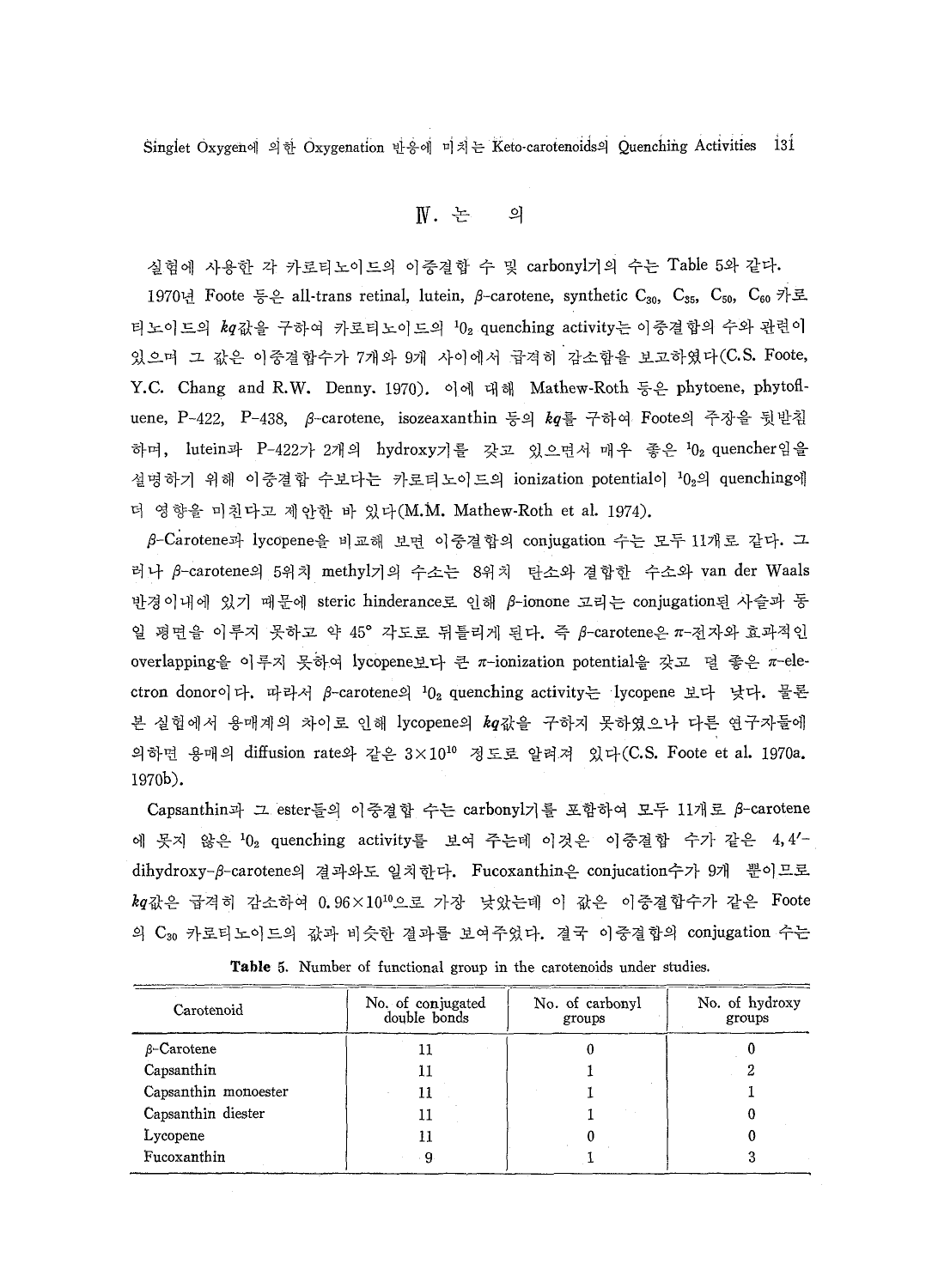ionization potential에 가장 큰 영향을 미치므로 conjugation 수와 <sup>1</sup>0<sub>2</sub> quenching activity의 관계는 ionization potential로도 설명이 가능하다. Capsanthin과 그 ester들은 hydroxy기 혹 은 ester기가 conjugation system에 영향을 미치지 않는 3,3' 위치에 있기 때문에 ionization potential에 큰 영향을 주지 못하고, 따라서 <sup>1</sup>0<sub>2</sub> quenching도 거의 비슷한 값을 갖는다. 이 들 hydroxy 혹은 ester기의 영향은 바로 lutein 및 그 esters의 경우(S.N. Park. 1984)와도 같은 것이다. 그러나 astaxanthin과 그 esters간의  $^10_2$  quenching activity는 astaxanthin의 hydroxy기가 allylic 위치에 있기 때문에 ionization potential에 미치는 상반되는 영향 즉 inductive effect와 resonance effect로 인하여 kq값은 비슷하나 resonance effect가 크게 나타 났다는 보고와는 다른 경우이다. 하지만 capsanthin과 그 esters, lutein과 그 esters의  $^{\rm 10}$ 2 quenching activity가 in vitro 메탄을 용액에서 차이가 나지 않는다 하더라도 생체내에서도 꼭 그렇다고 볼수는 없다. 생체내에서 carotenoid는 긴 alkyl chain이 cell membrain에 삽입 되어 막을 보호에 유리할 수 있으므로 hydroxy기 보다는 ester 형태의 hydrophobic한 것이 더 바람직할 수도 있기 때문이다. 이런것은 카로티노이드가 red-cell의 photohemolysis에 미 치는 영향을 검토하면 가능하리라 보는데 현재까지 이 방면에 대해서는 많은 연구가 되어 있지 않다.

# References

- Britton, G. and Goodwin, T.W. (1981). "Carotenoid Chemistry and Biochemistry", Pergamon Press.
- Calovert, J.G. and Pitts ]r., J.N. (1966) . "Photochemistry", ]. Wiley-sons, p.784.
- Carlsson, D.]. , Suprunehuk, T. and Wiles, D.M.(1974). Can. ]. Chem., 52, 3728.
- Farmilio, A. and Wilkinson, F. (1972). J. Am. Chem. Soc. 94, 8960.
- Farmilio, A. and Wilkinson, F. (1973a). Photochem. Photobiol., 18, 441.
- Farmilio, A. and Wikinson, F. (1973b). ]. Polym. Sci. B., 11, 61.
- Foote, C.S. and Denny, R.W. (1968) J. Am. Chem. Soc. 90, 6233.
- Foote, C.S., Peterson, E.R. and Lee, K.W. (1972). J. Am. Chem. Soc' 94, 1032.
- Foote, C.S. , Denny, R.W., Weaser, L., Chang, Y.C. and Peters, ]. (1970a). Ann. N.Y. Acad. Sci., 171, 139.
- Foote, C.S., Chang, Y.C. and Denny, R.W. (1970b) ]. Am. Chem. Soc., 92, 5216.
- Foote, C.S. (1982) "Pathology of Oxygen" (A.P. Autor, ed.), Academic Press, N.Y., p.21.
- Grasseli, J.G. and Ritchey, W.M. (1973) "Atlas of Spectral data and Physical Constants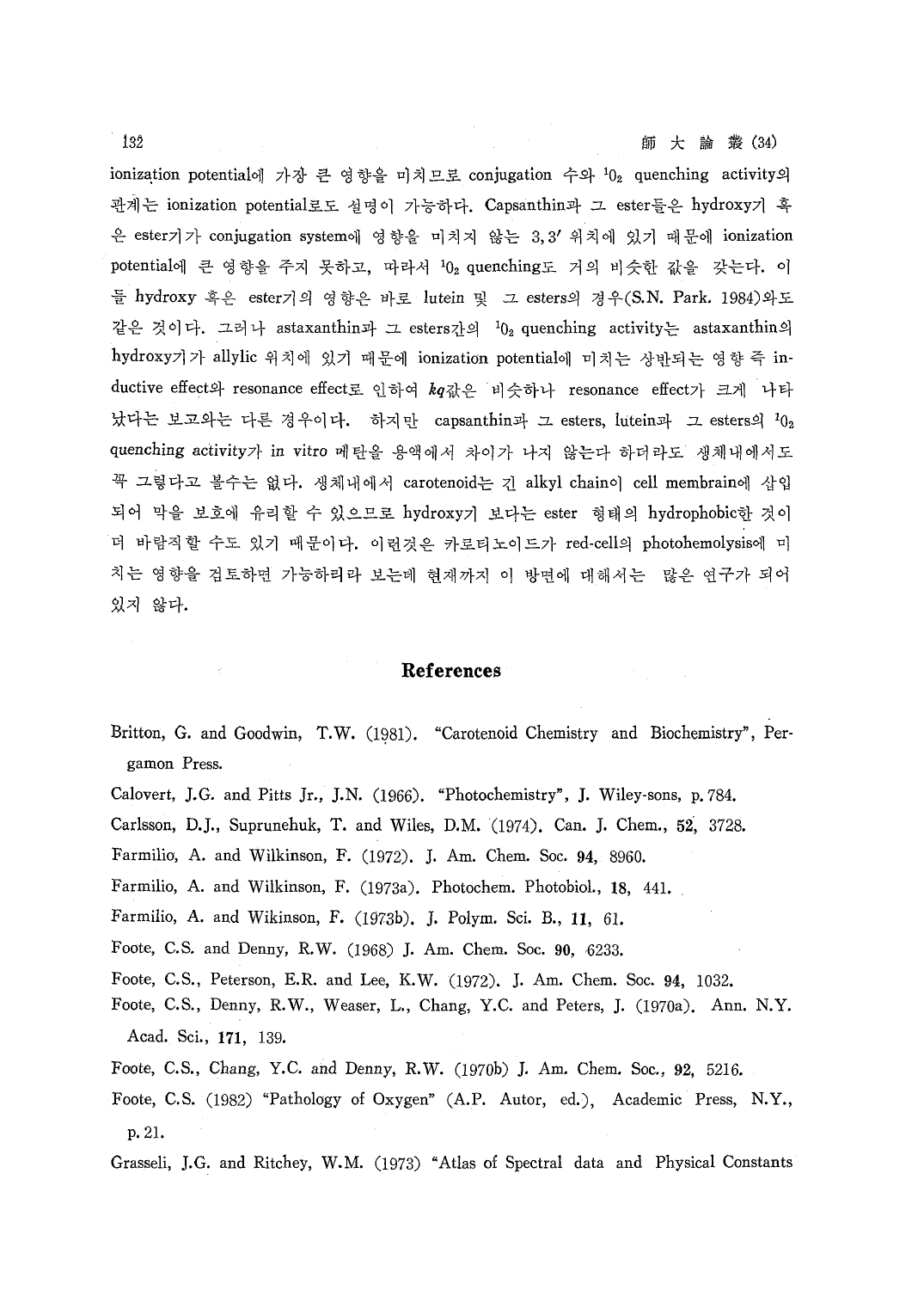Singlet Oxygen에 의한 Oxygenation 반응에 미치는 Keto-carotenoids의 Quenching Activities 133 for Organic Compounds", CRC Press.

- Guillory, J.P. and Cook, C.F. (1973). J. Polym. Sci. A1., 11, 1927.
- Isler, O. (1971) . "Carotenoids," Hoffman La Roche and Co. Ltd., Switzerland, Birkhauser Verlag Basel und Stattgart, p.16.
- Karrer, P. and Juker, E. (1948). "Carotenoid" Birkhauser Basel.
- Karrer, P. and Juker, E. (1950) "Carotenoid," Elsvier Pub. Co.
- Klebanoff, S.J. (1980) . Ann. Int. Med., 93, 480.
- Krinsky, N.I. (1982). Pure and Appl. Chem., 51, 649.
- Krinsky, N.I. (1979). "Singlet Oxygen", Academic Press, N.Y., p. 597.
- Krinsky, N.I. (1982). "Topics in Photobiology" (Proceeding of International Workshop on Photobiology, Korea), p.67.
- Krinsky, N.I. and S.M. Denke. (1982). J. Natl. Cancer Inst. 69, 205.
- Leibovitz, B.E. and Siegel, B.W. (1980). J. Geontel., 35, 45.
- Lee, T.Y., Lee, D.H. and Park, S.N. (1984). J. Korean Agr. Chem. Soc., 27, 1.
- Mathenon, I.B.C., Lee, J., Yamanashi, B.S. and Wolbarsht, M.L. (1974). J. Am. Chem. Soc., 96, 3343.
- Mathew-Roth, M.M., Wildon, T., Fujimori, E. and Krinsky, N.I. (1974). Photochem. Photobiol., 19, 217.
- Merkel, P.B. and Kearns, D.R. (1972). J. Am. Chem. Soc., 94, 7244.
- Merkel, P.B. and Kearns, D.R. (1975). J. Am. Chem. Soc., 97, 462.
- Park, S.N. (1984). "Quenching Effect of Carotenoids on Singlet Oxygen", Master Thesis, Seoul National Univ.
- Peracek, F.J. and Zechmeister, L. (1956). Anal. Chem., 18, 1484.
- Singh, A., McIntgre, N.R. and Koroll, G.W.  $(1978)$ . Photochem. Photobiol., 28, 595.
- Stanier, R.Y., Griffitha, M., Sistrom, W.R. and Cohen-Bazire, G. (1955). Nature, 176. 1955.
- Straight, R.C. and Spikes, J.D. (1985) . "Singlet Oxygen, V01. IV, Reaction Modes and Product, Part 2". (Frimer, A.A. ed), CRC Press, p.9I.
- Young, R.H., Wehrly, K. and Martin, R.L. (1971). J. Am. Chem. Soc., 93, 5774.